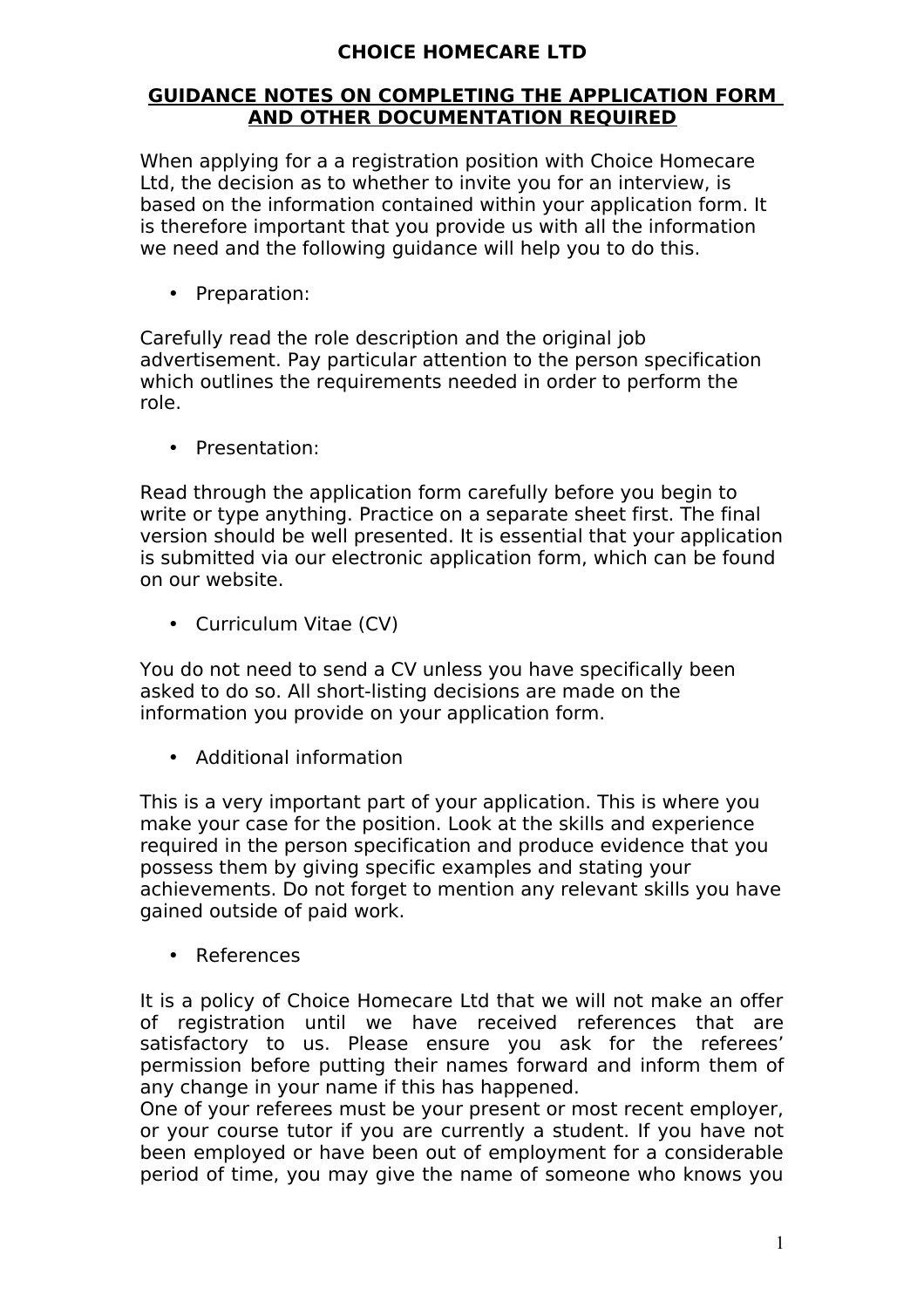well enough to confirm the information given and to comment on your ability to do the job for which you are applying.

• Training

Although no formal professional qualification is required for our care-worker positions, it is necessary to understand how to keep yourself and clients safe. It is therefore strongly recommended that you complete the following training:

|               | <b>Live-in care-workers</b>                          | <b>Domiciliary care-workers</b> |
|---------------|------------------------------------------------------|---------------------------------|
| <b>Before</b> | Health and safety training                           | Health and safety training      |
| placement     | - Risk reporting                                     | Risk reporting                  |
| $S$ :         | <b>COSHH</b>                                         | <b>COSHH</b>                    |
|               | Riddor                                               | Riddor                          |
|               | Basic life support & First Aid                       | Basic life support & First      |
|               | <b>Manual Handling</b>                               | Aid                             |
|               |                                                      | <b>Manual Handling</b>          |
| <b>Within</b> | Fire safety training                                 | Fire safety training            |
| first 6       |                                                      |                                 |
| months:       |                                                      |                                 |
|               | Infection control                                    | Infection control               |
|               | Safe- quarding adults training Safe- guarding adults |                                 |
|               |                                                      | training                        |
|               | Food safety and hygiene                              | Food safety and hygiene         |
|               | <b>Medication training</b>                           | <b>Medication training</b>      |
|               |                                                      |                                 |
| Additional    | Condition specific training                          |                                 |
| training      | eg. Dementia                                         |                                 |
|               |                                                      |                                 |
|               | Handling violence and<br>aggression                  |                                 |

• Equal opportunities

Choice Homecare has a firm commitment to equal opportunities and regularly monitors progress in all aspects of recruitment. We therefore ask you to help us monitor our progress by completing the equal opportunities monitoring form, at the end of the application form. It is used solely for monitoring purposes and does not form part of the selection process.

In order to meet our requirements under the Disability Discrimination Act 1995, please complete the appropriate part of the monitoring form if you consider yourself to have a disability. If you require any assistance during the application process and would like to discuss this further then please call the office on 0208 857 7717.

If you are successful with your application for registration, under the Asylum and Immigration Act 1996 you will be required to confirm your eligibility to work in the UK.